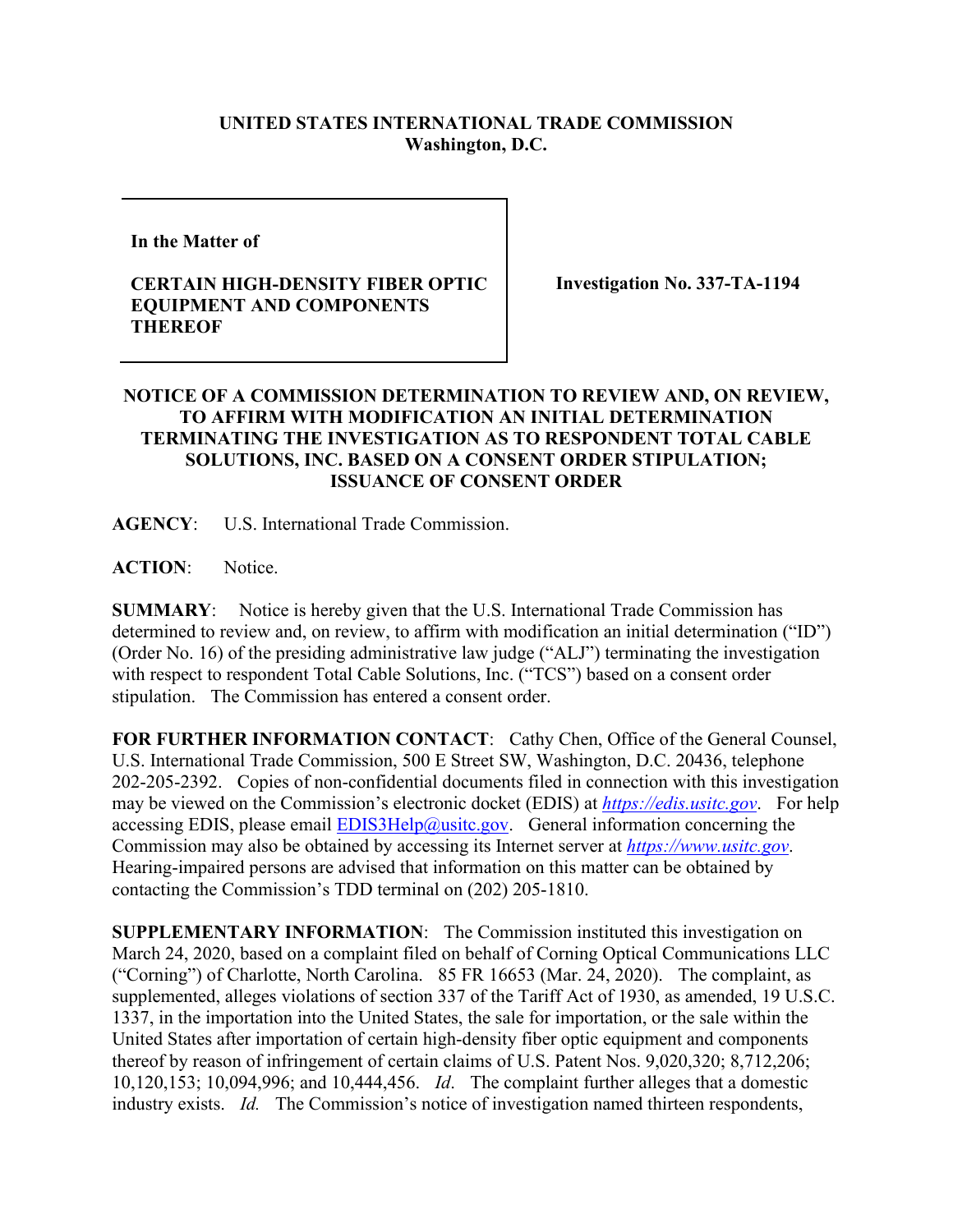including TCS of Springboro, Ohio; Legrand North America, LLC ("Legrand") of West Hartford, Connecticut; AFL Telecommunications Holdings LLC ("AFL Holdings") of Duncan, South Carolina; Huber+Suhner AG of Herisau, Switzerland; Huber + Suhner, Inc. of Charlotte, North Carolina; Shenzhen Anfkom Telecom Co., Ltd. d/b/a Anfkom Telecom ("Anfkom") of Shenzhen, China; Shanghai TARLUZ Telecom Tech. Co., Ltd. d/b/a TARLUZ ("TARLUZ") of Shanghai, China; and Wulei Technology Co., Ltd. d/b/a Bonelinks ("Wulei Bonelinks") of Shenzhen, China. *Id*. at 16653-54. The notice of investigation also names the Office of Unfair Import Investigations ("OUII") as a party. *Id.* at 16654.

Respondent Legrand was terminated from the investigation based on withdrawal of allegations in the complaint pursuant to Commission Rule 210.21(a), 19 CFR 210.21(a). *See*  Order No. 5 (Apr. 16, 2020); *unreviewed by* Comm'n Notice (May 7, 2020). The complaint and notice of investigation were amended to add respondent AFL Telecommunications LLC and to terminate respondent AFL Holdings. 85 FR 44923 (July 24, 2020). Respondents Huber+Suhner AG, Huber + Suhner, Inc., Anfkom, TARLUZ, and Wulei Bonelinks were found in default pursuant to Commission Rule 210.16, 19 CFR 210.16. *See* Order Nos. 7 & 8 (June 9, 2020), *unreviewed by* Comm'n Notice (June 22, 2020); Order No. 13 (Aug. 21, 2020), *unreviewed by* Comm'n Notice (Sep. 15, 2020).

On August 27, 2020, Corning filed a revised motion to terminate the investigation with respect to TCS based upon a consent order stipulation (hereinafter, "Mot.").<sup>[1](#page-1-0)</sup> The motion included a consent order stipulation and a proposed consent order. OUII filed a response in support of the motion. No other party filed a response.

On September 10, 2020, the ALJ issued the subject ID, granting the motion and terminating the investigation with respect to TCS based on the entry of a consent order. Order No. 16 at 3 (Sep. 10, 2020). The ID found that the consent order stipulation and proposed consent order complied with Commission Rule 210.21(c)(3) and (4) (19 CFR 210.21(c)(3) and (4)). *Id.* at 2. However, the ID noted that the consent order stipulation does not include the statement required under Commission Rule 210.21(c)(3)(i)(F). *Id.* at 2 n.1. The ID also found that termination of the investigation with respect to TCS would not be contrary to the public interest. *Id.* at 3. No petitions for review of the ID were received.

The Commission has determined to review the subject ID and to issue a consent order. On review, the Commission finds that the consent order stipulation includes a statement that the signing thereof "is for settlement purposes only and does not constitute admission by [TCS] that an unfair act has been committed" in accordance with Commission Rule 210.21(c)(3)(i)(F). *See*  Mot., Ex. A at  $\P$  7. Accordingly, the Commission affirms the ID with this modification. Respondent TCS is hereby terminated from the investigation.

<span id="page-1-0"></span> $1$  Corning had filed a motion to terminate the investigation with respect to TCS based upon a consent order stipulation on July 9, 2020. At the request of the ALJ, Corning filed a revised motion on August 27, 2020.